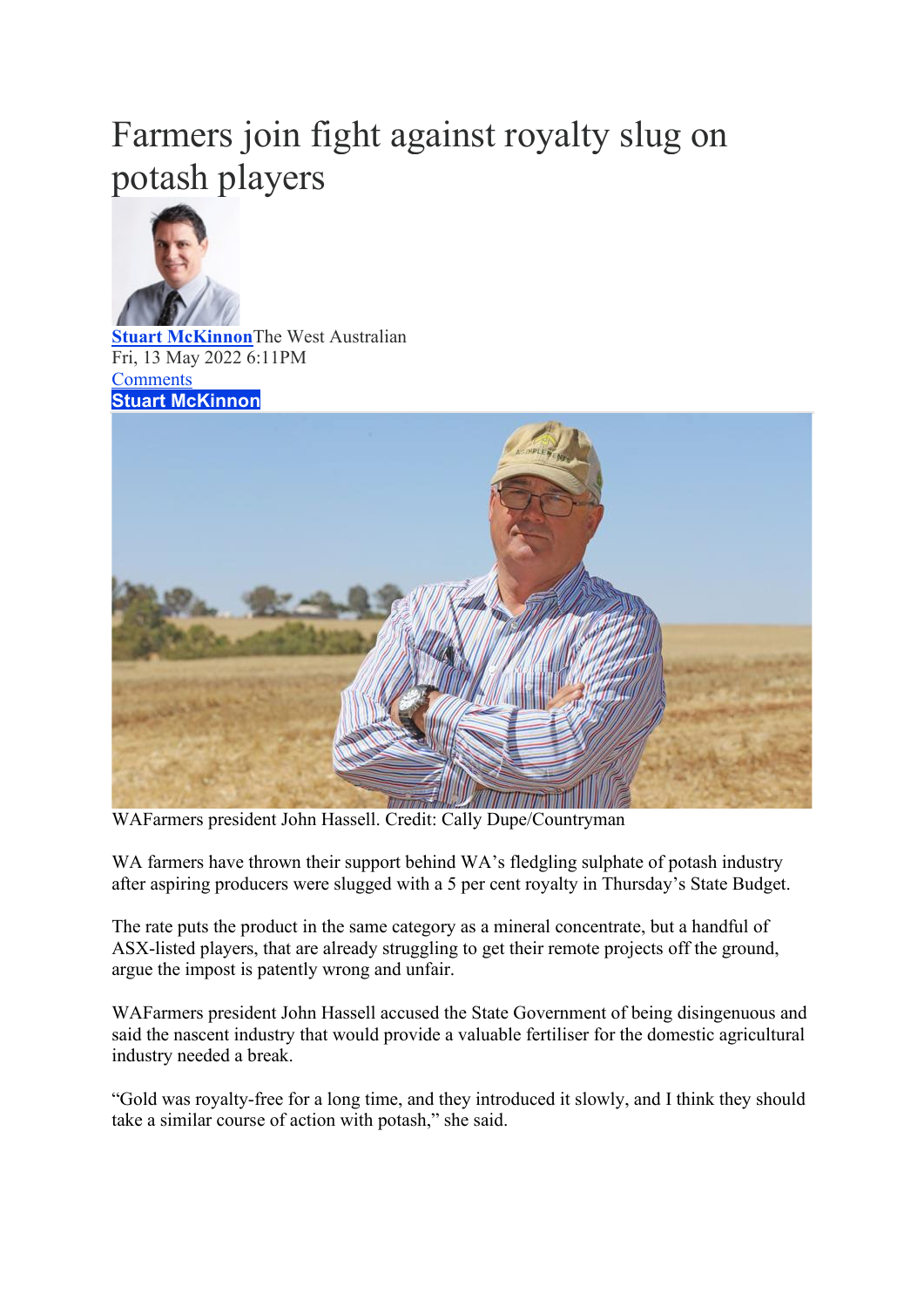All of Australia's potash is imported but prices product have more than doubled in the past three months because of sanctions against Belarus and Russia, which account for 40 per cent of the world's supply.

Mr Hassell said WA growers were struggling with high world prices, but a local potash industry would provide a great opportunity for them to access a better quality, lower-priced product and a guaranteed supply.

"It really cuts into our margins when the prices of fuel goes up, fertilisers go up and chemicals go up," he said.

Mr Hassell said the 5 per cent royalty rate would effectively amount to a direct tax on farming. Many farmers are also shareholders in the local sulphate of potash companies.

His comments come as industry players consider their legal options against the State Government over the proposed royalty.

Several players have indicated they based their feasibility studies and financial modelling on written guidance from the Department of Mines and Energy in 2015 that indicated a royalty rate of about 73¢ a tonne.

But the new 5 per cent rate is expected to see them slugged at least \$20/t on their product.

The blow comes at a time when the nascent industry can least afford it.

Investor sentiment towards the sector is already weak because of last year's collapse of one of the industry's leading players, Salt Lake Potash, and ongoing commissioning problems for another aspirant Kalium Lakes.

The industry is also finding it increasingly difficult to access debt funding for their projects from financiers.

Australian Potash managing director Matt Shackleton said on Thursday it was difficult enough for the emerging sector to raise development capital amid what he called a "crazy cost environment".

"And now the State Government turns around and says 'tell you what, we're going to make this a lot harder for you'," he said.

Mr Shackleton also noted most players would not be able to access the Government's offer of a 50 per cent rebate on the royalty over the next two years because they wouldn't be in production before the end of 2024.

Trigg Mining managing director Keren Paterson described the Government's decision as "incredibly frustrating" and "inconsistent".

The various companies are planning to tap the vast inland salt lakes of WA via a series of bores and trenches to extract hypersaline brine, which is then left in huge evaporation ponds before the solid salts are processing to extract sulphate of potash.